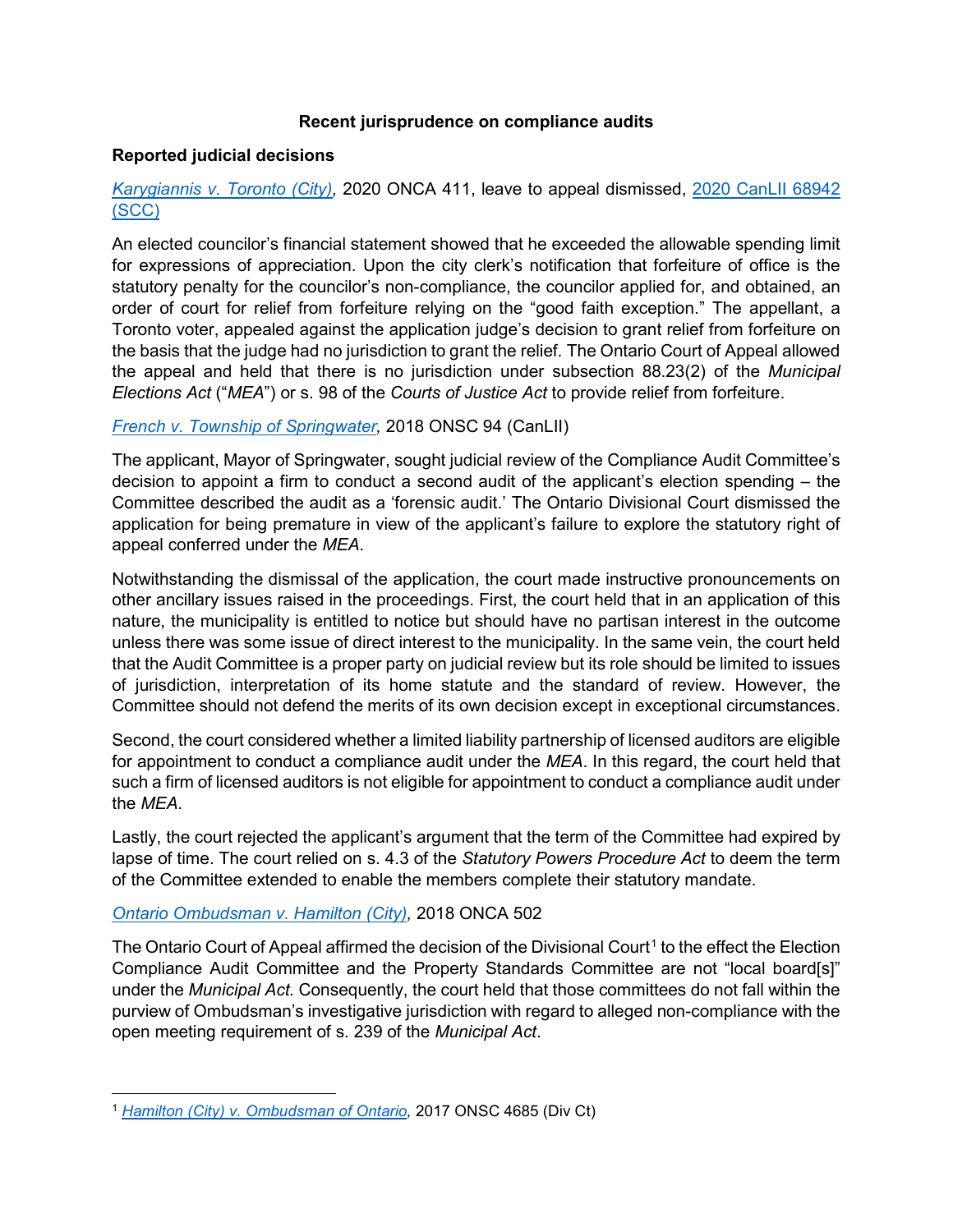## **Decisions of Compliance Audit Committees**

### **City of Ottawa**

#### *Re Candidate George Darouze,* May 2019

The Committee rejected an application for a compliance audit of the candidate's campaign finances for the 2018 municipal election for failure to disclose probable breach of the campaign finance provisions of the *MEA*.

### *Re Candidate Jay Tysick,* May 2019

The Committee granted an application for compliance audit of the candidate's campaign finances for the 2018 municipal election because it disclosed probable breach of the *MEA*. In this case, the candidate admitted non-compliance with the *MEA* by failing to file a financial statement under s. 88.25 of the *MEA*. The Committee therefore initiated the process for appointment of an auditor.

Upon receiving the compliance audit report, the Committee, in December 2019, decided to commence legal proceedings against the candidate for apparent contravention of the *MEA* as well as the candidate's failure to comply with the auditor's reasonable requests for information.

#### *Re Candidate Eli El-Chantiry,* June 2019

The Committee rejected an application for compliance audit of the candidate's campaign finances for the 2018 municipal election for failure to disclose probable breach of the *MEA*.

#### *Re Candidate Laura Dudas,* July 2019

The Committee granted an application for compliance audit of the candidate's campaign finances for the 2018 municipal election. The Committee made a finding that the candidate incurred video expenses prior to the commencement of the campaign in a manner that raises a reasonable probability that a breach of the MEA occurred. In addition, the Committee made a finding that a breach of the *MEA* may have occurred by the use of 2014 election signs to the campaign benefit without being accounted for in the 2018 financial statement. The Committee therefore initiated the process for appointment of an auditor.

Upon receiving the compliance audit report, the Committee, in March 2020, decided to commence legal proceedings against the candidate for "numerous" apparent *MEA* contraventions identified in the report.

## **City of Toronto**

#### *Re Candidate Faith Goldy,* April 2019

The Committee granted an application for compliance audit of the candidate's campaign finances. According to the Committee, sufficient concern was raised that contributions may have been solicited from outside Ontario in contravention of the *MEA*. The Committee therefore appointed an auditor to conduct the compliance audit.

Upon consideration of the audit report, the Committee, in **February 2022**, decided to commence legal proceedings against the candidate. While acknowledging the candidate's "sincere offer" to take remedial steps, the Committee noted that it does not have jurisdiction to make such direction under subsection 88.33(17) of the *MEA*.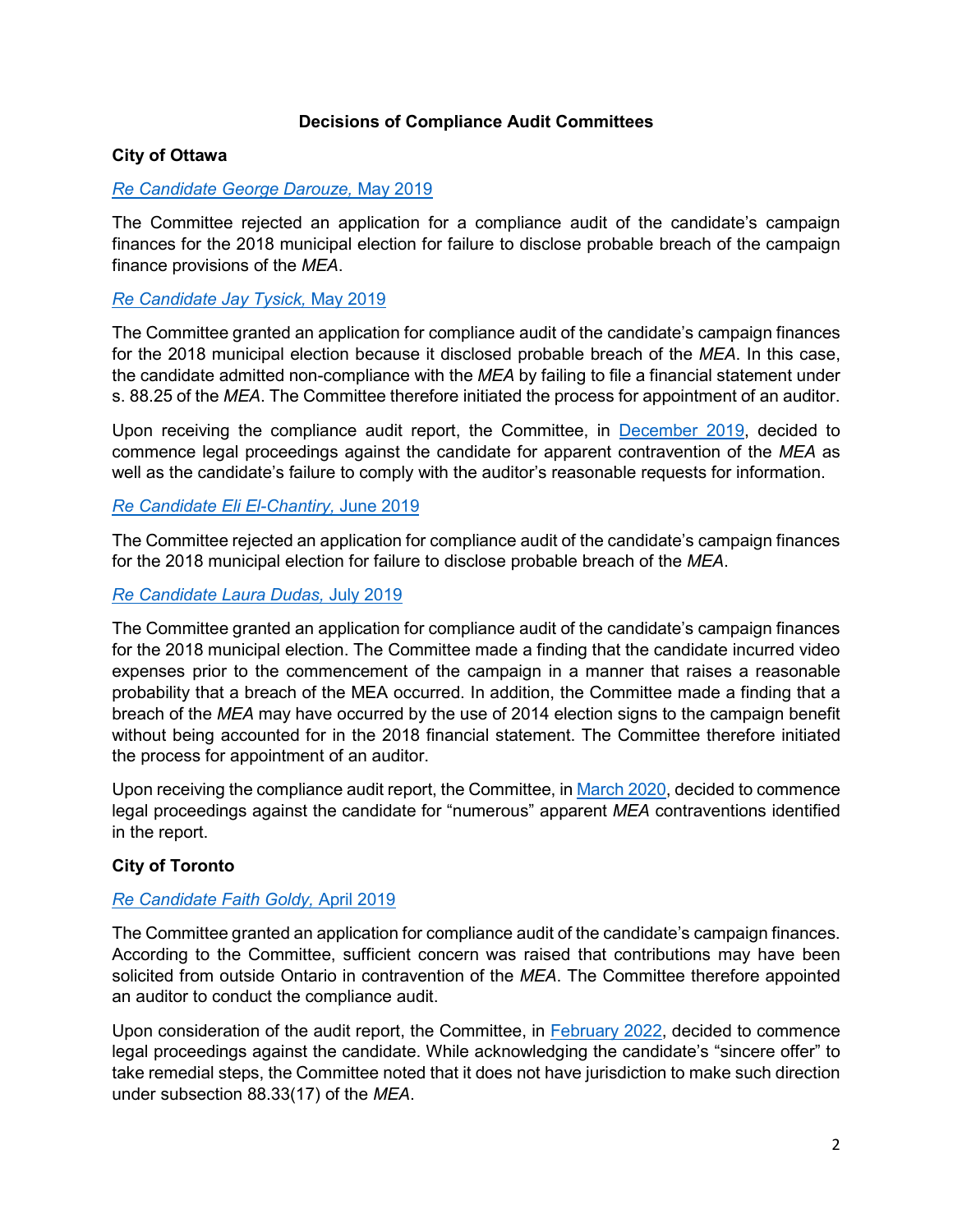## *Re Candidate Jim Karygiannis,* July 2019

The Committee granted an application for compliance audit of the candidate's election campaign finances. In this regard, the Committee concluded that there were reasonable grounds that the candidate misclassified honorarium payments, expenses for mailing promotional materials and a voter appreciation event.

In a separate application involving the same candidate, the Committee found reasonable grounds that the candidate failed to report a discount received on services and failed to provide supporting documentation to justify the classification of a payment under voter appreciation expense. The Committee therefore appointed an auditor to conduct the compliance audit.

Upon consideration of the audit report, the Committee, in **December 2021**, decided to commence legal proceedings against the candidate for the identified contraventions including the payment of non-campaign related honoraria and exceeding the limit on parties and other expressions of appreciation. While acknowledging that the candidate had already incurred significant consequences including removal from office and disqualification from the next regular election, the Committee noted that other consequences could apply including a fine equal to the amount of the excess expenses.

# *Re Candidate Norm Kelly,* July 2019

The Committee denied the application for compliance audit due to the minor nature of the breaches and the candidate's remedial actions. The application raised concerns about the cost of holding a fund-raising function and a campaign reception as well as the candidate's failure to file receipts along with the financial statements. In response, the candidate made efforts to remedy the issues including disclosure of the corrections and payment of the surplus to the Clerk.

## *Re Candidate Nick Mantas,* July 2021

The Committee denied the application for compliance audit in light of the candidate's satisfactory explanations for all the allegations as well as the minimal amount of the unreported discount identified in the application.

## **City of Guelph**

## *Re Candidate Stacy Cooper,* May 2019

The Committee rejected the application for compliance audit of the candidate's financial statement. The Committee resolved that the magazine article that formed the basis of the application was not an advertisement and there was no evidence that the candidate solicited the article. In any event, the article did not promote the candidate or oppose another candidate.

## **City of Hamilton**

## *Re Candidate Lloyd Ferguson,* July 2019

The Committee rejected the application for compliance audit as it involved a determination of whether the expense described as "Thank You Voters notice in News Paper (sic)" is subject to the spending limit for parties and other expressions of appreciation. The Committee concluded that the issue is a matter of statutory interpretation that cannot be resolved by an audit.